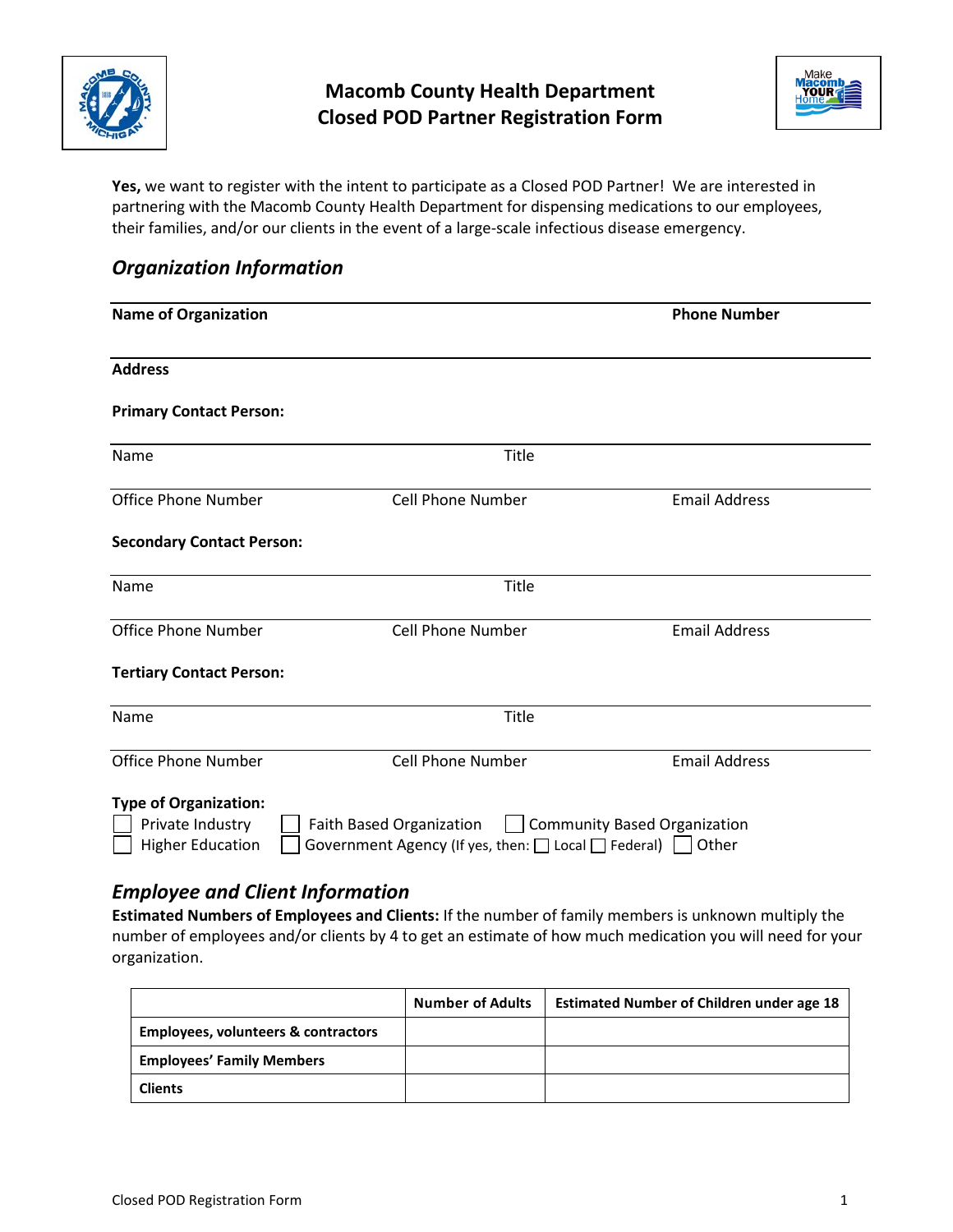| We plan on dispensing solely to employees                                                                                                                      |
|----------------------------------------------------------------------------------------------------------------------------------------------------------------|
| We plan on dispensing to employees and their families                                                                                                          |
| We plan on dispensing to employees, families and our clients                                                                                                   |
| Client/Services Information: (if you plan to dispense to clients)                                                                                              |
| Our clients are: (Check as many as apply.)                                                                                                                     |
| Homebound                                                                                                                                                      |
|                                                                                                                                                                |
|                                                                                                                                                                |
|                                                                                                                                                                |
| <b>Disabled</b>                                                                                                                                                |
| Seniors                                                                                                                                                        |
| <b>Clients with Specific Language Needs</b>                                                                                                                    |
| Homeless                                                                                                                                                       |
| Children                                                                                                                                                       |
| Other: will be a series of the series of the series of the series of the series of the series of the series of                                                 |
| Would you need information in any other language other than English? If so, please tell us the estimated                                                       |
| What languages? Management and the contract of the contract of the contract of the contract of the contract of                                                 |
| Percent of our clients that are seen on a:<br>Daily basis: <u>_____________%</u><br>Weekly basis: __________%<br>Monthly basis: 36<br>Other (please describe): |
| Do you have a client database that is kept current? $\Box$ No<br>$ $   Yes<br>If yes, how do you keep it current?                                              |
| Brief description of the services your organization provides:                                                                                                  |
| Brief summary of your day-to-day activities:                                                                                                                   |
| Do you have medical/occupational health personnel on staff?<br>No<br>Yes                                                                                       |
| If yes (check all that apply)<br><b>MD</b><br><b>RN</b><br><b>Nurse Practitioner</b>                                                                           |
| Other (please specify):                                                                                                                                        |
| <b>Communications</b><br>Check all methods you would be able to use during an emergency:                                                                       |
| <b>External information line</b><br>Telephone:<br>Call center/phone bank                                                                                       |
| Electronic:<br>Website posting<br>Mass email message                                                                                                           |
| Mass faxes<br>Hard copy:                                                                                                                                       |
| Meeting/Presentation<br>Visits to clients' homes<br>In Person:                                                                                                 |
| Other, Please Specify:                                                                                                                                         |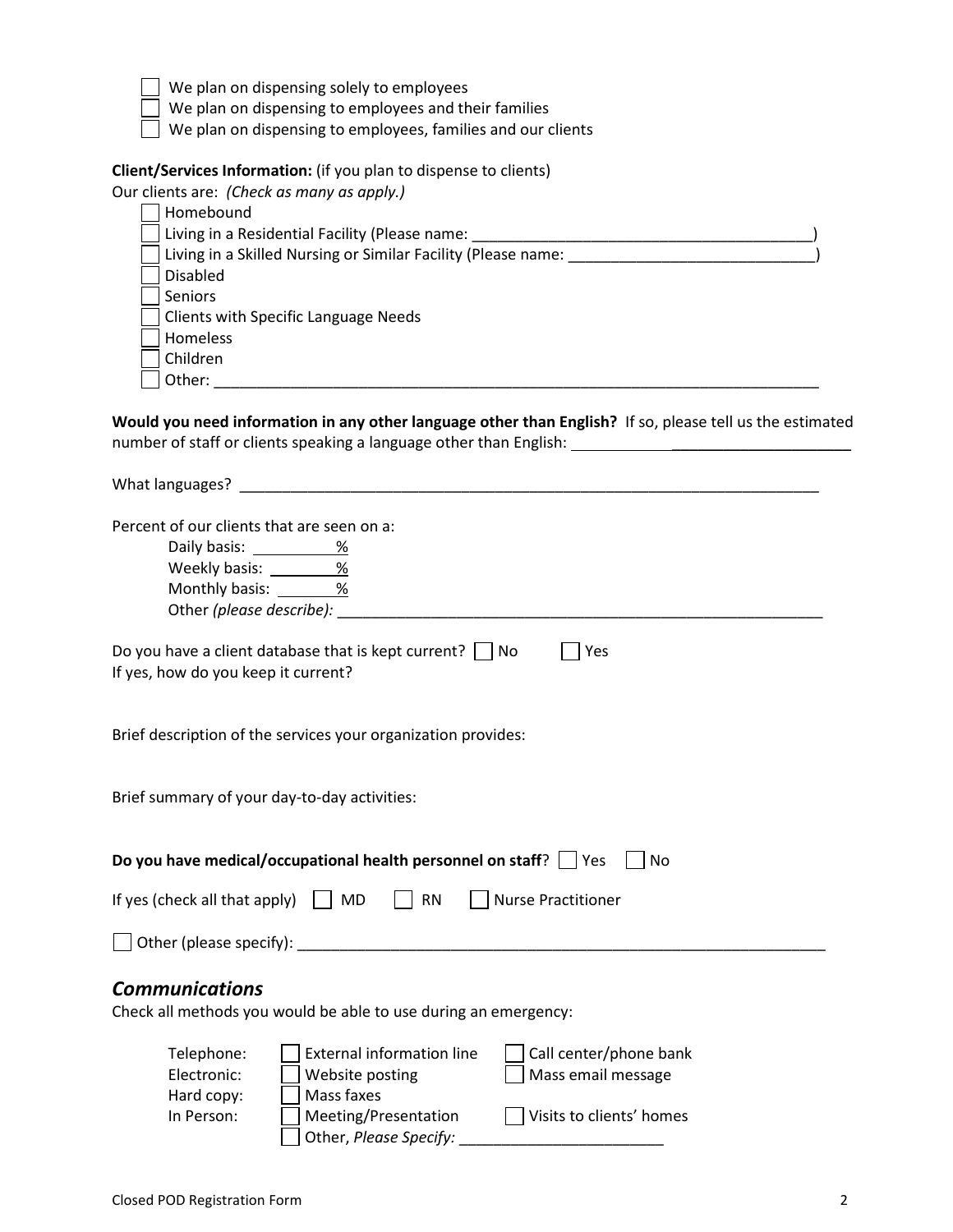#### *Notification*

Please give a brief description of how you would notify your staff and/or clients of an emergency (i.e. mass email, mass texting, electronic call out system, hotline).

| <b>Receiving and Managing Inventory</b><br><b>Receiving antibiotics:</b>                                                                                             |  |
|----------------------------------------------------------------------------------------------------------------------------------------------------------------------|--|
| Person who will be authorized to receive/accept and sign for the antibiotics:<br>Closed POD Coordinator<br>Other                                                     |  |
| <b>Managing ongoing inventory:</b><br>Inventory tracking will be assigned as follows: (check all that apply)<br>One person at the organization for ongoing inventory |  |
| One person at each dispensing site<br>Dispensers who are delivering antibiotics to another location, etc.                                                            |  |
| <b>Other</b><br>How many site locations do you have? ________<br>Where are these sites located?<br>A)<br>B)<br>C)                                                    |  |
| <b>Public Dispensing (Optional)</b><br>Would you be interested in opening your site to serve the public? $\Box$ Yes<br>N <sub>o</sub><br>Unsure                      |  |

#### *Training and Education*

If you plan to educate your staff about Closed POD Operations, consider including the following topics:

- a) The Closed POD Plan would only be activated in a MAJOR public health or local emergency to dispense medications to the population in a very short period of time.
- b) The Closed POD Program is voluntary, even in the time of the emergency. It should not be required as an employee's scope of work to take emergency medications dispensed at a Closed POD.
- c) This will not be a medical clinic. Your organization is just dispensing medication on behalf of your local health department for the convenience and safety of your employees and their families in a public health emergency.

Please let your local health department know if you are interested in having an exercise and/or training at your location or if you are interested in attending an exercise and/or training at another location. Most exercises or trainings take about 2-3 hours.